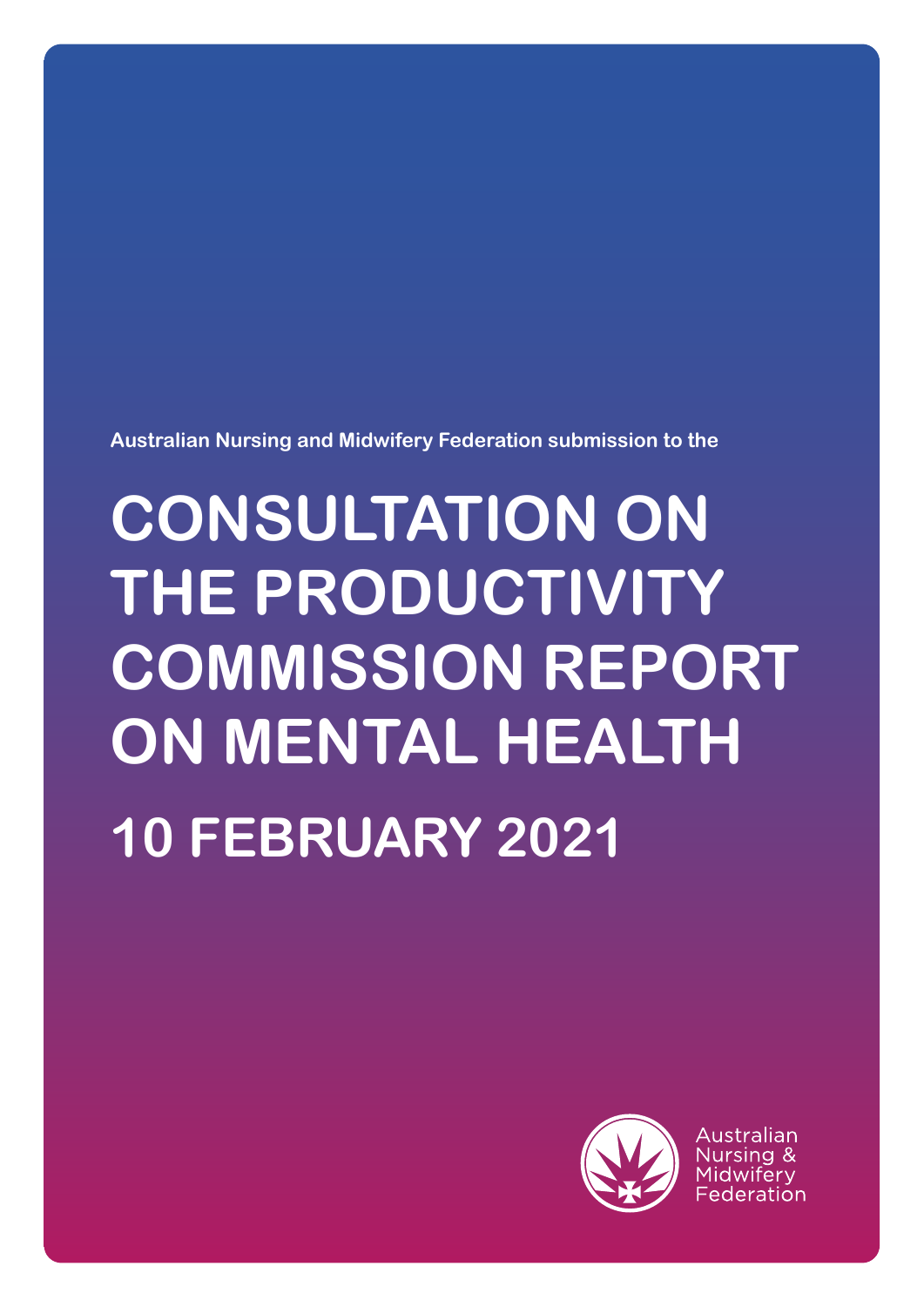

## **Part One: Critical Recommendations**

**1. Of the recommendations made, which do you see as critical for the Government to address in the short term and why? Please enter your response in the text box (max. 500 words)** 

As identified in the Report, the mental health of individuals and communities is multifaceted and complex. An integrated, whole-of-person approach is needed to address these complex and interconnected issues. The importance of nurses and midwives to the provision of holistic, person-centred care including caring for people's mental health and people experiencing mental ill-health, must be acknowledged and utilised to meaningfully improve mental health care in Australia.

Person-centred services that provide holistic mental health care encompassing physical wellbeing and management of co-morbidities are more likely to meet the needs of consumers and lead to better outcomes. Viewing mental health as a component of overall health is also core to reducing stigma. This shift in mindset is key to the successful implementation and adoption of many other recommendations, particularly recommendations 5, 6, 7, 12, 14, and 21, and should be identified as critical to short term implementation.

Most of the recommendations identified in the Report are essential to the success of the system as a whole and cannot be implemented in isolation. However, in the short term the ANMF recommends prioritising strategies that create a person-centred mental health system (recommendation 4), equip workplaces to be mentally healthy (recommendation 7), and increase the efficacy of Australia's mental health workforce (recommendation 16).

At present, many people do not receive the mental health care they require due to limited service availability, funding gaps, lack of cultural safety, convoluted referral pathways, and fragmented care. The first step is to reduce and remove these barriers to care access, by prioritising the integration of new and existing services and programs that are readily accessible, affordable, coordinated, and tailored to the individual's needs. As far as practicable, these interventions should be integrated not only with one another but within the broader health care system, and with the education, human services, justice, and aged care systems. This will facilitate seamless transitions of care, continuity of communication, and opportunistic referrals to mental health support services.

An effective, person-centred health system needs an effective and robust health workforce (recommendation 16) practicing within healthy workplaces (recommendation 7). These two recommendations are essential to advancing every other recommendation.

Every recommendation in the Report relies on skilled health practitioners to provide care, implement programs, conduct research, and evaluate outcomes. It is therefore critical government invests in strategies that effectively utilise the workforce to their full scope of practice and increase workforce capacity to meet demand now and into the future.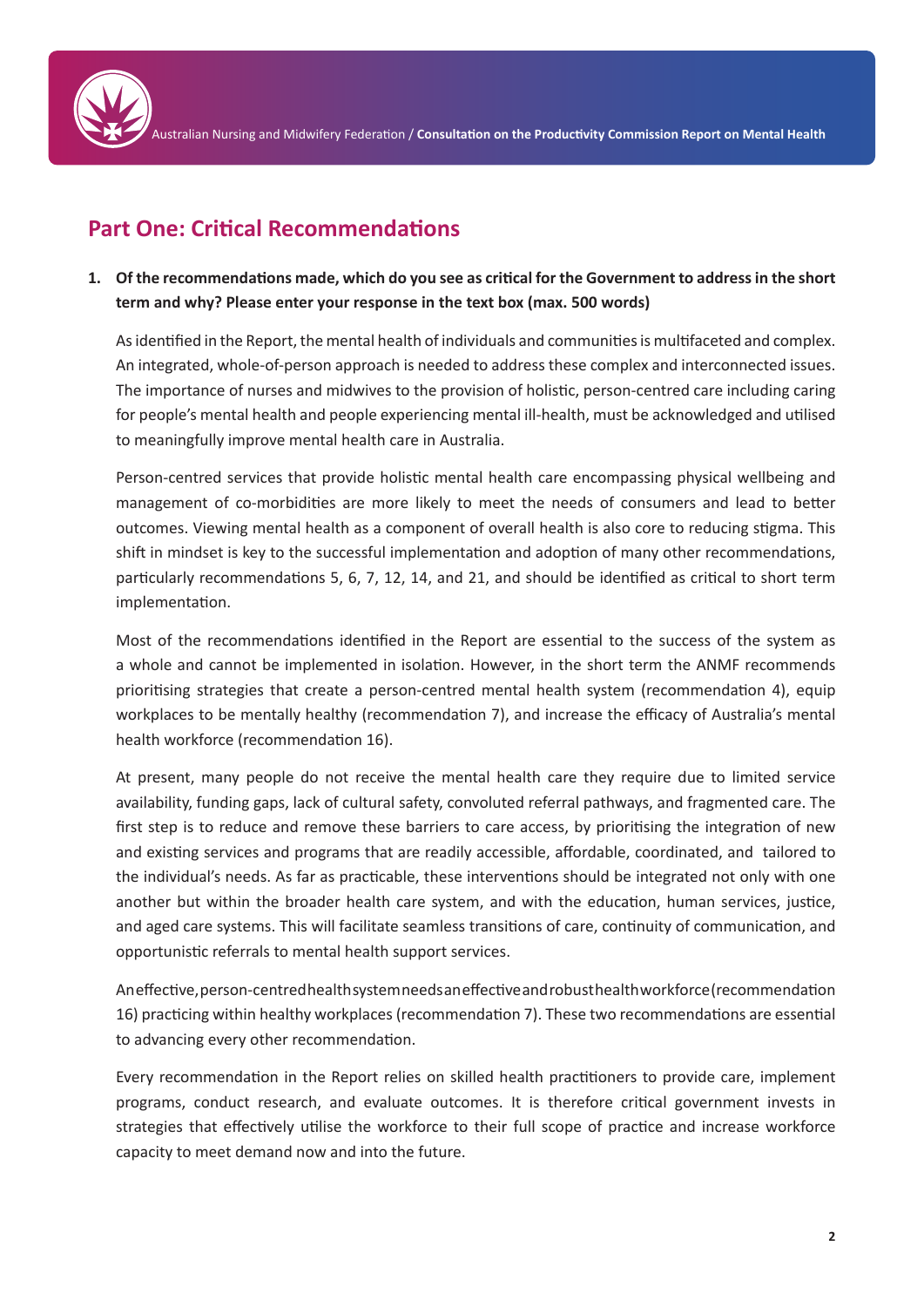Creating positive practice environments by equipping workplaces to be mentally healthy (recommendation 7) will enable the establishment and maintenance of an effective mental health workforce whilst also supporting person-centred mental health goals for the broader community. Being meaningfully employed is linked with improved mental health, and workplace experiences can trigger, contribute to and/or exacerbate mental ill-health or illness. Therefore, positive practice environments are an essential component of a robust mental health system that not only aims to treat mental ill-health but also prevent it.

**2. Of the recommendations made, which do you see as critical for the Government to address in the longer term and why? Please enter your response in the text box (max. 500 words)** 

One of the largest barriers to effectively supporting the mental health of people in Australia is the stigma associated with mental ill-health in Australian culture. This must change if the Report's recommendations are to genuinely succeed. Widening recommendation 8 to include reducing all stigmatising attitudes and behaviours will have even greater health benefits than focusing on mental health stigma alone. Being stigmatised contributes to the development and worsening of mental ill health, and drives self-medication through alcohol and other drug use, particularly in overrepresented groups, including Aboriginal and Torres Strait Islander communities, people who are sexuality, sex and gender diverse, and obese people. Any initiatives addressing mental health stigma should also consider destigmatising these identities and conditions, through exposure, education, and reframing.

Changing cultural practices to equip education facilities (recommendations 5 and 6) and workplaces (recommendation 7) to be mentally healthy will assist in reducing stigma. This work must include health practitioners themselves. One of the unexpected effects of the COVID-19 pandemic is the exposure of, and a shift in, the cultural expectation that health practitioners attend work unless they are too sick to practice safely. Equally problematic but less obvious is the negative culture surrounding the lack of support for health practitioners' mental health.<sup>1</sup> Reforming this culture is vital to ensure all health care staff have safe and supportive workplaces in which to deliver care to others. It is also essential workplaces have support mechanisms that recognise and mitigate vicarious trauma for those working in health systems, as both recipients and providers of care.

Implementing preventive strategies is essential for the long-term mental health of people in Australia. We know preventive interventions are more effective than reactive measures, both financially and in terms of outcome. It is therefore critical to focus on early intervention and building resilience in infant, child, adolescent (recommendation 5) and tertiary students' (recommendation 6) mental health.

<sup>1.</sup> Ross CA and Goldner EM (2009) Stigma, negative attitudes and discrimination towards mental illness within the nursing profession: a review of the literature. *Journal of Psychiatric and Mental Health Nursing* 16 (6), p.558-56doi: 10.1111/j.1365-2850.2009.01399.x; Galbraith, N., Boyda, D., McFeeters, D., & Hassan, T. (2020). The mental health of doctors during the COVID-19 pandemic. *British Journal of Psychiatry Bulletin* 2020-04-28, 1-4. doi:10.1192/bjb.2020.44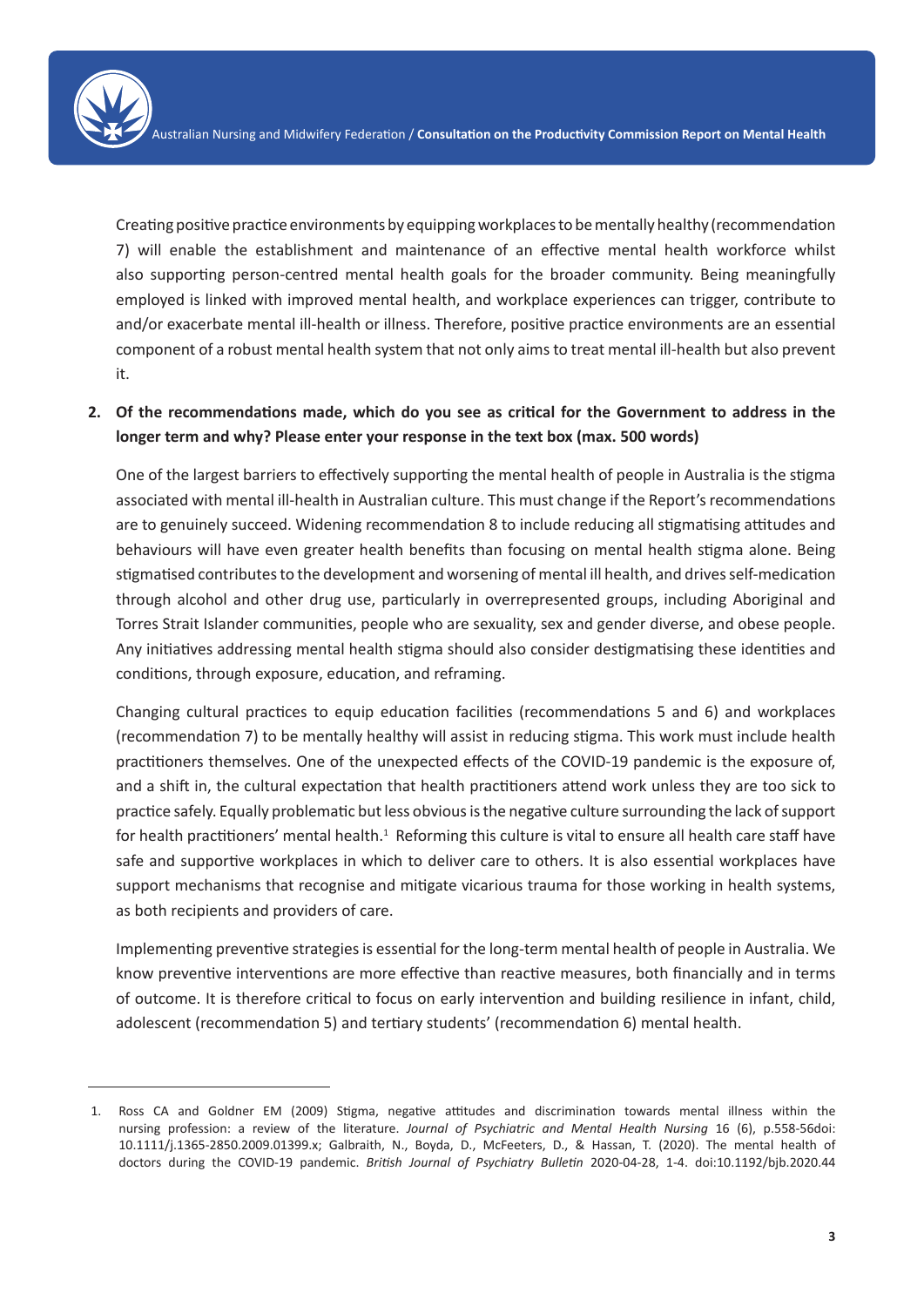Ensuring strong social support (recommendation 19) and substantively expanding housing and homeless services (recommendation 20) need to be prioritised by governments. Poverty and homelessness are strongly associated with mental ill-health. International experience demonstrates that providing financial support<sup>2</sup> and housing<sup>3</sup> are the most effective and inexpensive solutions. This will substantially contribute to improving mental ill-health, and address generational cycles of poverty, homelessness, under education, underemployment, and mental ill-health.

### **Part Two: Implementation Issues**

**1. Of the critical recommendations identified in the previous questions, are there any significant implementation issues or costs you believe would need to be considered and addressed? Please provide your response in the text box (max. 500 words)**

Historically nurses and midwives have been expected to provide mental health care interventions in addition to other clinical care without increased time to do so. As a result, the success of these interventions and the holistic care nurses and midwives can provide is compromised. If person-centred mental health care is to be prioritised, the value of time needed to provide mental health care must be acknowledged. Health practitioners, including nurses and midwives, need dedicated time to effectively care for a person's mental health along with their other health care requirements, particularly where mental health is at risk or compromised by comorbidities. This requires increased funding for additional nursing and midwifery positions across the board, not just in mental health care settings. To address the priority areas identified in the Report, this is particularly important in perinatal and early parenting settings, and schools.

If the mental health workforce is to be fully utilised, moving beyond a system that has GPs as the gate keepers to specialised Medicare funded mental health services (such as those provided by mental health nurses and psychologists) must also be considered. As identified in our submission to the review, the ANMF called for the reinstatement of nurse-led programs such as the Mental Health Nurse Incentive Program (MHNIP), which allowed mental health nurses to provide cost effective community-based mental health care. Despite demonstrable improvements in clients' overall mental health and social functioning, and correlated reductions in hospital admissions alongside increased levels of employment, funding for this successful program was frozen, then diverted into a general flexible funding pool. These funds are no longer quarantined for the provision of effective, efficient care by qualified mental health nurses.

The efficacy of Australia's mental health workforce is compromised by entrenched ways of working and poor utilisation of practitioners aside from GPs in mental health care referral and management pathways.

<sup>2.</sup> Allas T, Maksimainen J, Manyika J, and Singh N (2020) An experiment to inform universal basic income *McKinsey & Company* https://www.mckinsey.com/industries/public-and-social-sector/our-insights/an-experiment-to-inform-universal-basic-income#

<sup>3.</sup> García I, Kim K (2020) "I Felt Safe": The Role of the Rapid Rehousing Program in Supporting the Security of Families Experiencing Homelessness in Salt Lake County, Utah. *International Journal of Environmental Research and Public Health* 17(13):4840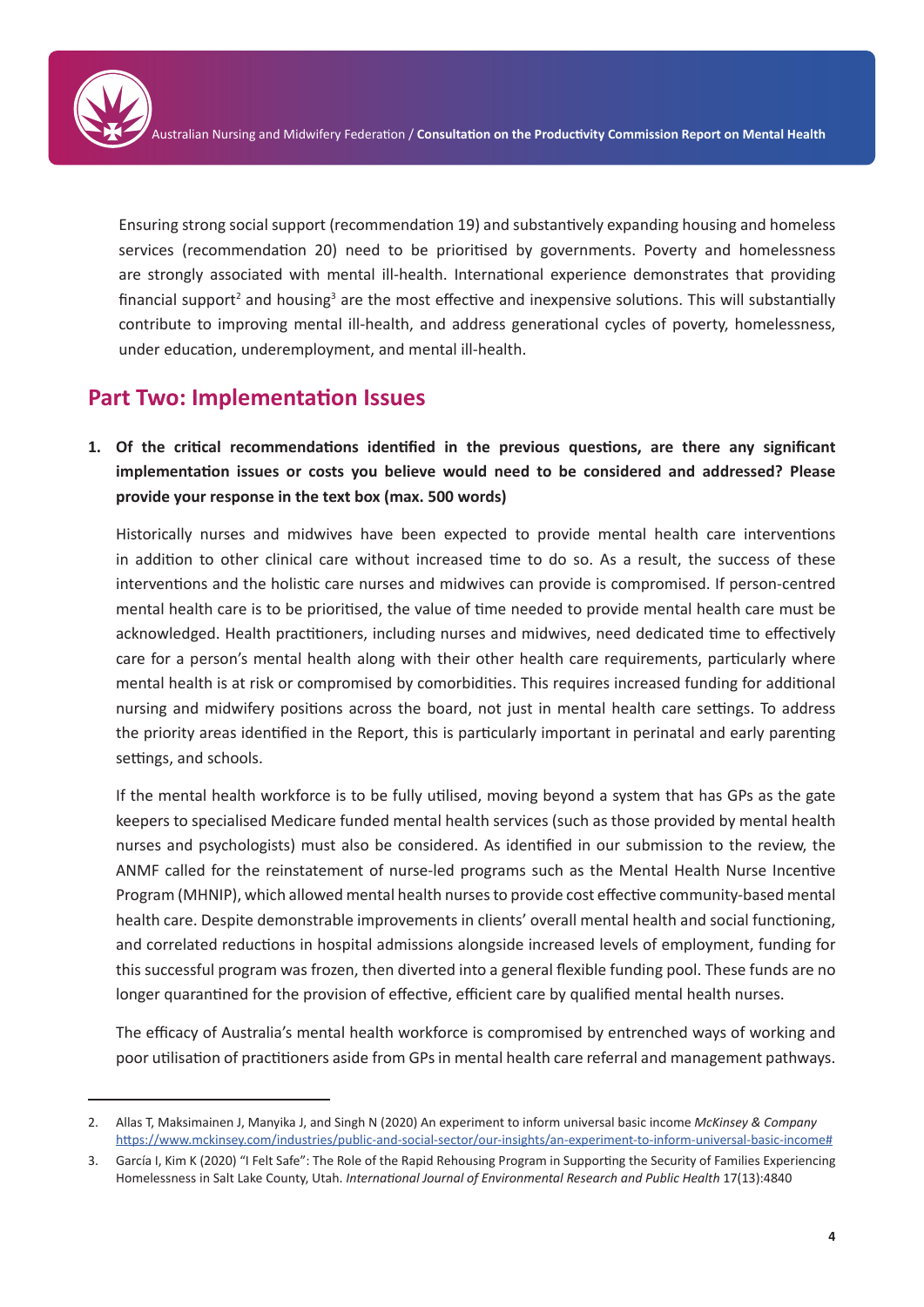Medicare funded referral pathways for health practitioners other than GPs would allow opportunistic mental health care referrals to take place without delay or additional consultation, streamlining the process for consumers and reducing overall costs. The ANMF therefore suggest creating funded pathways for health practitioners other than GPs, such as nurse practitioners and midwives to refer to Medicare funded mental health care services.

The core issues of recommendation 8 present the largest hurdles to its implementation. Challenging pervasive, long held beliefs about mental illness and ill-health will require a significant, multipronged approach across multiple industries not just the health sector alone. This will require a monumental shift in the culture and the attitudes of people living in Australia. Collaboration across sectors to work towards the re-branding of mental health and ill-health will be critical.

Adequate social support payments for all recipients, from those on unemployment benefits to people receiving disability and pension payments, would alleviate the stress of poverty and food uncertainty on mental health.

#### **2. What do you believe is required for practical implementation of these recommendations? What do you feel are the key barriers and enablers? Please provide your response in the text box (max. 500 words)**

Despite the capacity of the nursing and midwifery workforces to achieve positive outcomes across recommendations 4-18 and 21, nurses are poorly identified as providers within the Report and midwives are wholly absent. Nurses and midwives are critical providers of mental health care from cradle to grave, particularly when prevention is paramount, yet they have been overlooked in the action areas. To enable person-centred care, it is essential to recognise the extent to which utilising nurses and midwives, working to the full scope of their practice, offers immediate and sustainable gains for the health of individuals and the community.

For example, nurse practitioners (NPs) should be utilised as lead health practitioners in mental health care management and referral pathways. In part, they are prevented from doing so by funding barriers and lack of recognition. Recommendation 23 describes funding arrangements to support efficient and equitable service provision. This section doesn't specifically discuss Medical Benefits Scheme (MBS) rebates for NPs working in settings where they are detecting and intervening in emerging and established mental ill-health, including: community health; alcohol and other drugs and dual diagnosis; prenatal clinics; antenatal care; maternal, child and family health; and aged care. The ANMF notes that the MBS Taskforce<sup>4</sup> ignored the NP Reference Group's 14 recommendations<sup>5</sup> and replaced them with three ill-conceived recommendations that all reduced, restricted or required medical oversight for NP scope of practice and MBS funding access. We strongly recommend the expert Reference Group's 14 recommendations be adopted and the three Taskforce recommendations be disregarded.

<sup>4.</sup> Medical Benefits Schedule Review Taskforce (2020) *Final Report: An MBS for the 21st Century* https://www.health.gov.au/ resources/publications/medicare-benefits-schedule-review-taskforce-final-report

<sup>5.</sup> Report from the Nurse Practitioner Reference Group (2018) https://www1.health.gov.au/internet/main/publishing.nsf/content/ BEB6C6D36DE56438CA258397000F4898/\$File/NPRG%20Final%20Report%20-%20v2.pdf pp. 9-10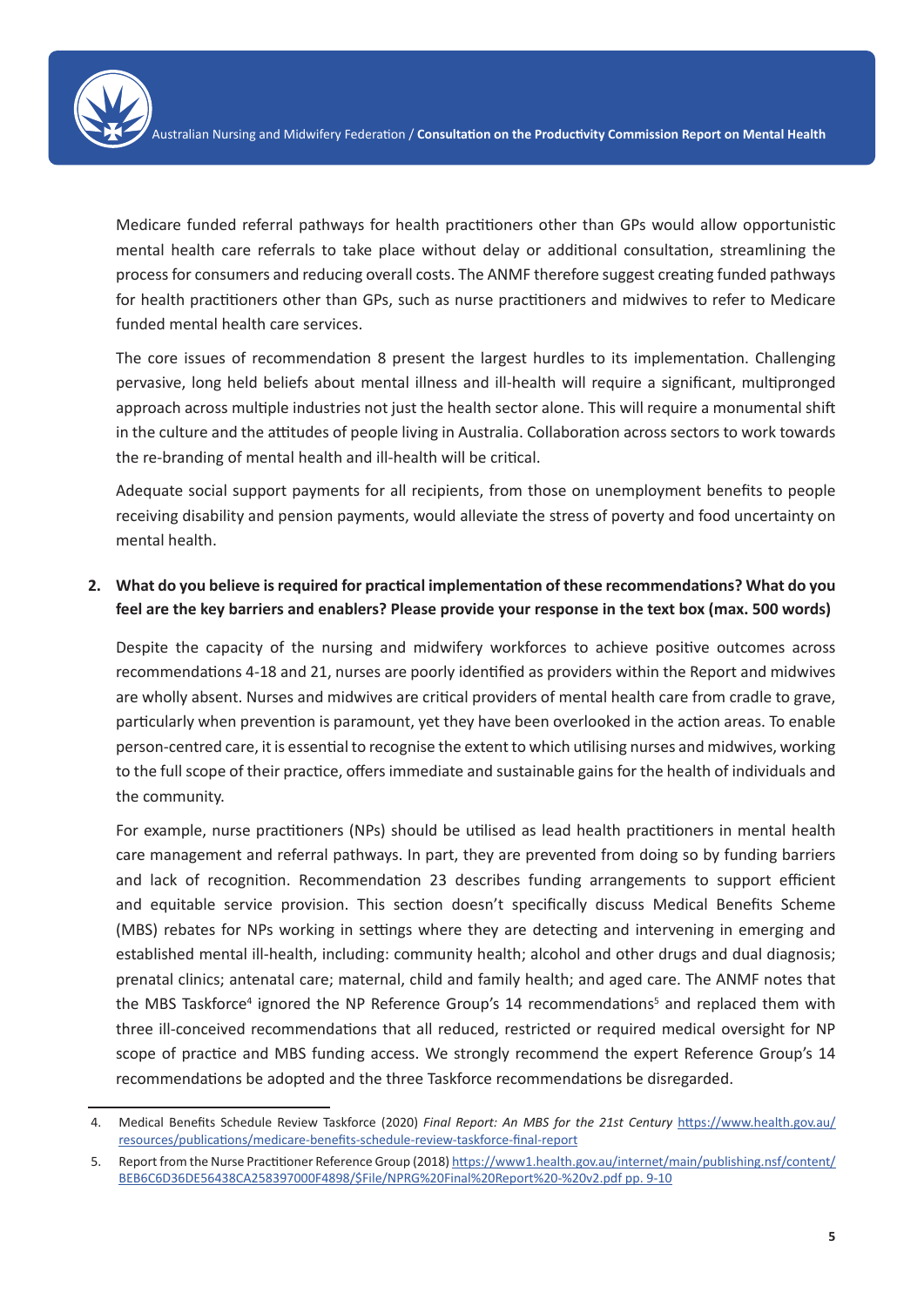The PC Report recommends a three-year direct entry mental health nurse bachelor qualification be introduced to address nursing workforce shortages in mental health. The ANMF does not support this recommendation. There is currently no pathway for registration of mental health nurses under the National law. The costly and arduous process of implementing this recommendation presents a barrier to building an effective mental health nursing workforce and is poor use of resources with no guarantee of successfully addressing shortages.

The foundational preparation of nurses and midwives equips them with the skills and knowledge to provide mental health care. Better use of already qualified nurses and midwives is an easy and costeffective strategy to increase the efficacy of Australia's mental health workforce and recognises that not all mental health care occurs in mental health services.

The ANMF recommends bolstering the nursing mental health workforce by implementing strategies focusing on attraction, retention, and progression such as providing:

- Well supported, quality mental health clinical placements in final year nursing qualifications;
- Substantive, well-resourced transition-to-practice programs in mental health and community health, for both registered nurses and enrolled nurses;
- Clear pathways that encourage and support progression to clinical nurse consultant and nurse practitioner roles specialising in mental health; and,
- Scholarships to assist with the costs of post-graduate education in mental health.

#### **3. Are there clear steps you believe need to be taken to ensure the recommendations are successfully implemented? Please provide your response in the text box (max. 500 words)**

#### *Workforce retention*

While the Report addresses recruitment strategies to increase specialty mental health workforces, there is almost no discussion of retaining staff in these workplaces. While tackling the issue of stigma and mental health may well increase the number of people interested in working in the field of mental health, our members working in mental health tell the ANMF that they leave jobs they love because of high stress, inadequate staffing, and unsafe work environments.

These issues are traditionally left to individual workplace agreements to address, but a national strategy should include:

- minimum threshold standards for safety measures;
- mechanisms demonstrated to mitigate known high stress workplace (e.g. clinical reflective supervision provided by employers in work time);
- mandated adequate breaks between shifts (including when on-call);
- mandated adequate breaks in the shift (i.e. meal breaks to be taken or automatically paid); and,
- Nurse practitioner employment pathways, management education and support networks for health practitioners.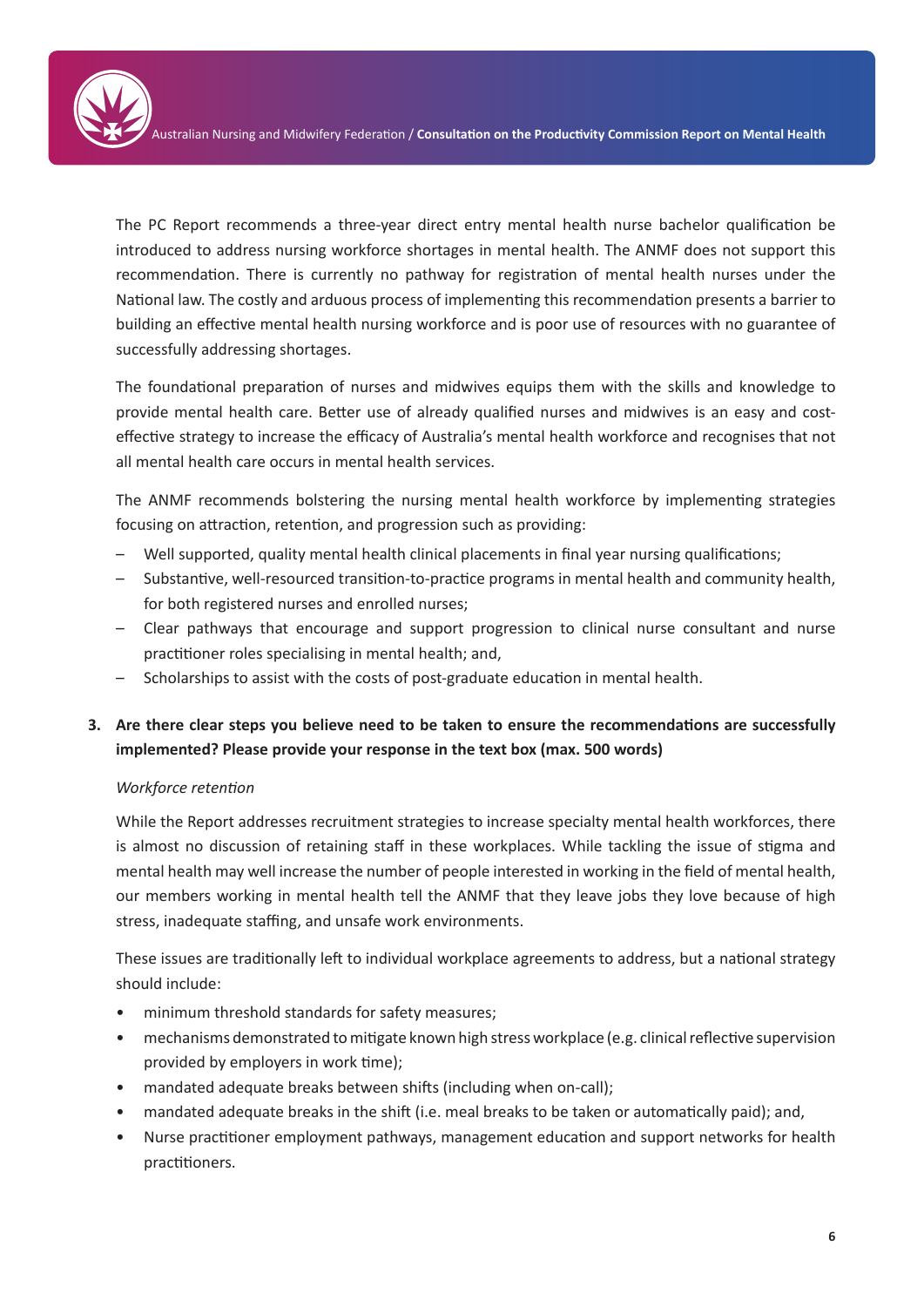Nurses and other staff working in mental health cope with significant mental and physical challenges, including exposure to verbal and physical violence. Nurses who work in mental health environments have a 20 times higher rate of physical violence than those working in public health units.<sup>6</sup> In addition to the measures described above, the ANMF also calls for the national adoption of the ANMF Victorian Branch's 10 point plan to end violence and aggression in workplaces (https://www.anmfvic.asn.au/~/media/files/ ANMF/OHS/10pointplan-guidance-A4-FA-Web.pdf), and for the incorporation of these requirements into the model Work Health and Safety Regulations.

Providing a clear legislative framework within which to manage mental health issues would assist all stakeholders. This legislation should also mandate a percentage or set number of days of personal leave to be accessible without documentation (e.g. medical certificate) to allow for leave for mental health.

#### *Funding uncertainty*

The current cycles of funding contribute to mental health service fragmentation, which affects access, uptake, and optimal health outcomes. Extending the length of funding cycles and guaranteeing continuity of mental health supports would create certainty for both providers and consumers of mental health services.

Funding uncertainty also contributes to workforce attrition. When highly effective programs end, specialised and experienced health practitioners in mental health can no longer deliver these services. Members of the ANMF have reported that when funding changes resulted in the closure of or altered admission criteria to these programs, they felt as though they were abandoning consumers with whom they had trusted therapeutic relationships. This not only negatively affects the person seeking care, who must find a new practitioner and repeat work previously done, but reduces the health practitioner's sense of job satisfaction.

This uncertainty could be resolved by guaranteeing longer periods of dedicated funding, and reinstating the Mental Health Nurse Incentive Program, as described in our response to part 2, question 1.

## **Part Three: Critical Gaps**

**1. Do you believe there are any critical gaps or areas of concern in what is recommended by the PC? Please provide your response in the text box (max. 500 words)** 

As outlined throughout this response and our previous submission, nurses and midwives are a key driver to improving mental health for people in Australia.

<sup>6.</sup> Niu, S.F., Kuo, S.F., Tsai, H.T. et al. (2019) Prevalence of workplace violent episodes experienced by nurses in acute psychiatric settings. *PLOS ONE* 14(1). doi.org/10.1371/journal.pone.0211183